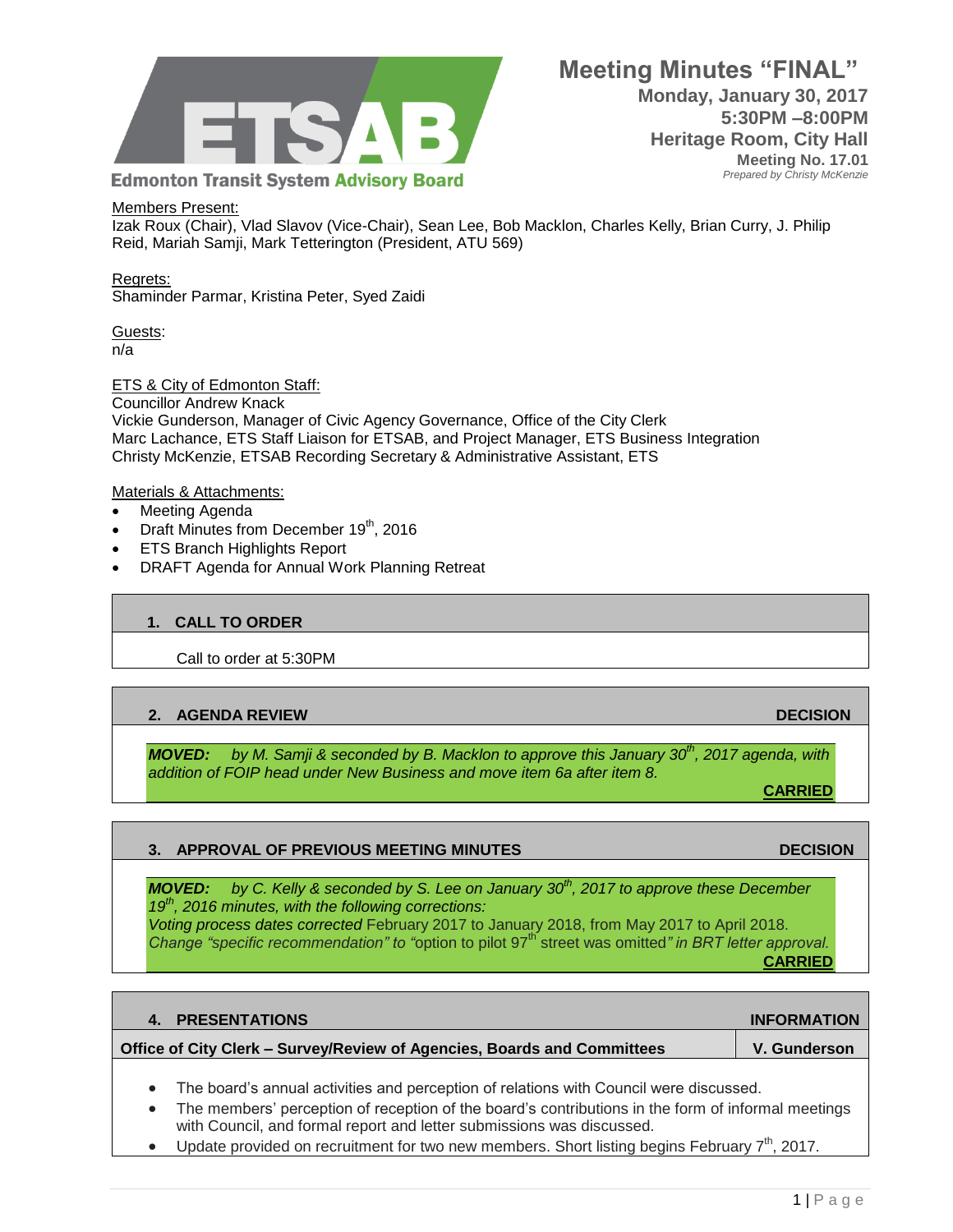| <b>REQUEST FOR APPROVAL</b><br>5.                                                                                                                                   | <b>DECISION</b> |
|---------------------------------------------------------------------------------------------------------------------------------------------------------------------|-----------------|
| <b>Transit User Experience</b>                                                                                                                                      | S. Lee          |
| Final report with updated recommendations was approved unanimously.<br>by S. Lee and B. Curry to approve the final Transit User Experience report.<br><b>MOVED:</b> | <b>CARRIED</b>  |
| <b>FOIP head for ETSAB</b>                                                                                                                                          | I. Roux         |
|                                                                                                                                                                     |                 |

- Discussion around bylaw requirement to appoint a head for Freedom of Information and Privacy.
- Members agreed that the City Manager's office would be the subject matter experts in this area.
- It was noted that the board should revisit and reconfirm this decision every two years going forward.

*MOVED: by M. Samji and B. Macklon to allow this responsibility to default to City Manager's office.* **CARRIED**

| 6. SUB-COMMITTEE UPDATES                                                                                                                                               | <b>INFORMATION</b> |
|------------------------------------------------------------------------------------------------------------------------------------------------------------------------|--------------------|
| <b>Transit Innovation</b>                                                                                                                                              | V. Slavov          |
| Google sheet/poll for prioritizing gathered subjects of interest for the upcoming year's work plan will<br>be distributed for response prior to work planning retreat. |                    |

 Izak noted that he has a contact interested in presenting at an upcoming sub-committee (or general) meeting on feasibility of gondolas/cable cars as an addition to public transit options in Edmonton and surrounding region.

### **Heated Shelters I. Roux**

 Sub-committee lead was not present to provide an update. Izak invited members interested in coordinating finalizing the report to connect with him after this meeting.

**Tourism V. Slavov**

- The next meeting will be held in the evening of February 16<sup>th</sup> to draft the report. Amy Mannix plans to be available to attend.
- Marc provided an update regarding status of requests for information.

| 7. NEW BUSINESS                                                                       | <b>INFORMATION</b> |
|---------------------------------------------------------------------------------------|--------------------|
|                                                                                       | M. Lachance        |
| Board Elections for 2017/2018 - Chair / Vice Chair were coordinated by Marc Lachance. |                    |

- Izak Roux was re-elected chair for a third term by acclamation.
- Vladislav Slavov was re-elected as vice chair for a second term by acclamation.
- Other nominees declined to stand for the positions.

|                        | 8. ETS BRANCH MONTHLY HIGHLIGHTS REPORT                                                           | <b>INFORMATION</b> |
|------------------------|---------------------------------------------------------------------------------------------------|--------------------|
|                        |                                                                                                   | M. Lachance        |
| $\bullet$<br>$\bullet$ | Presentation of the ETS Branch monthly highlights report.<br>Question and answer period followed: |                    |